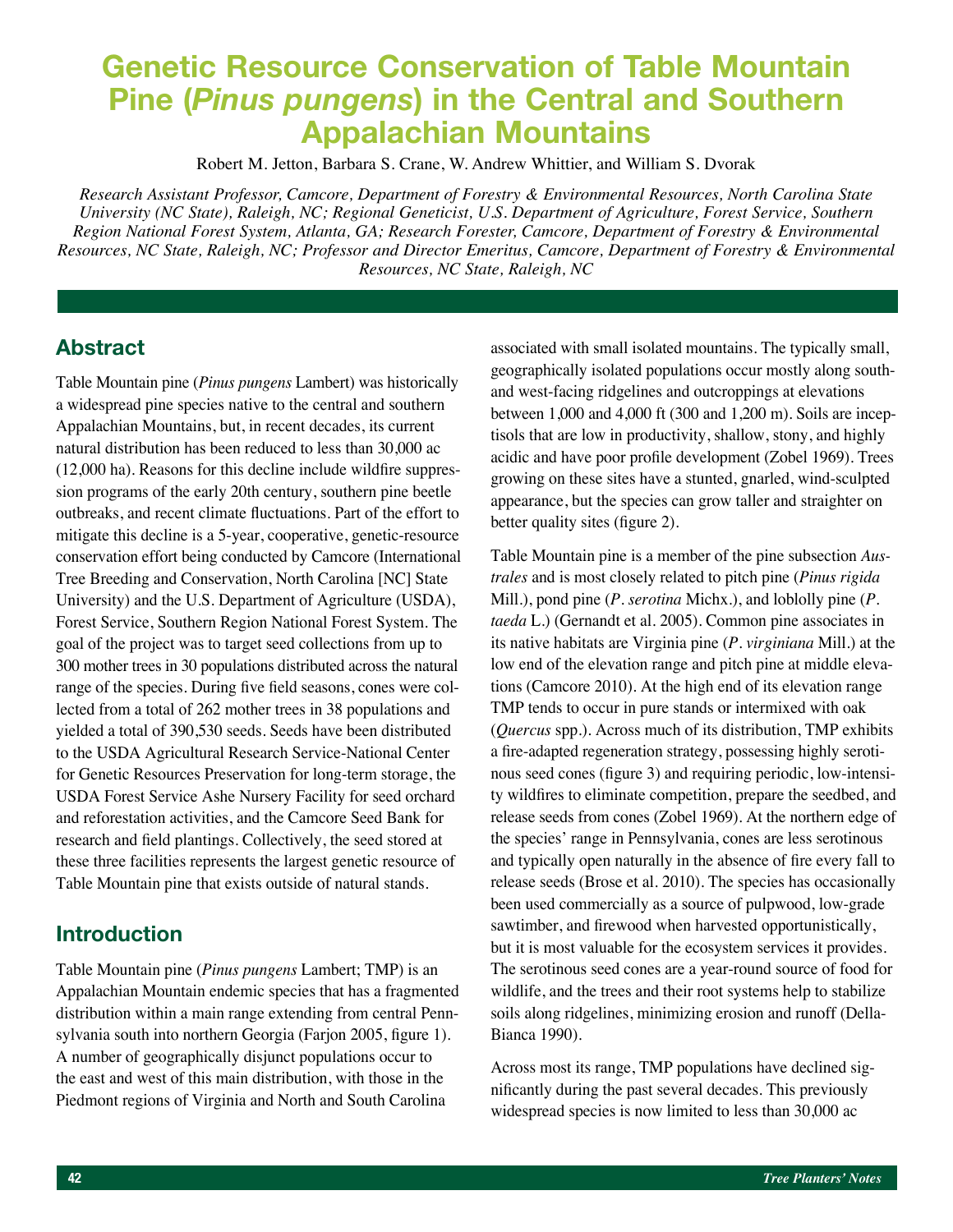

Figure 1. The geographic distribution of Table Mountain pine in the central and southern Appalachian Mountains and the locations of 65 known population occurrences identified by Camcore. Seed collections were completed in those indicated by black circles. No seed collections were attempted in those indicated by red triangles.

(12,000 ha). The primary cause of this decline is early 20th century wildfire suppression programs that reduced the frequency of low-intensity fires the species needs to regenerate (Williams 1998). In the absence of fires, the natural process of stand succession has allowed hardwoods to take over in many sites previously dominated by TMP. Use of prescribed fire to regenerate declining TMP populations has been researched (Welch and Waldrop 2001), but it remains unclear what intensities and frequencies of controlled burning are best (Waldrop and Brose 1999, Randles et al. 2002). Secondary causes of decline are periodic infestations of the southern pine beetle (*Dendroctonus frontalis* Zimm.) (Knebel and Wentworth 2007), outbreaks of which in mountainous regions are typically associated with periods of prolonged drought. Climate change has also been identified as a potential cause of TMP decline (Erickson et al. 2012), buts its role and the ability of the species to adapt has not been studied in depth.

Given TMP's decline, its ecological role in soil stabilization along high-elevation ridges, its importance as a source of food for wildlife, and the absence of consistently reliable methods for regenerating declining stands, the species was identified by the USDA Forest Service as a good candidate for seed conservation to secure the genetic resources of the species before additional populations were lost. A gene conservation project was initiated in late 2009 as a collaborative effort between Camcore (International Tree Breeding and Conservation, NC State University) and the USDA Forest Service Southern Region National Forest System to conserve seed resources of TMP during a 5-year period (2010–2014). The objectives of the project were to (1) make representative seed collections from 30 populations and up to 300 mother trees (10 per population) distributed across the geographic range of the species, (2) place seeds into cold storage at the USDA Forest Service Ashe Nursery Facility (Brooklyn, MS) and the Camcore Seed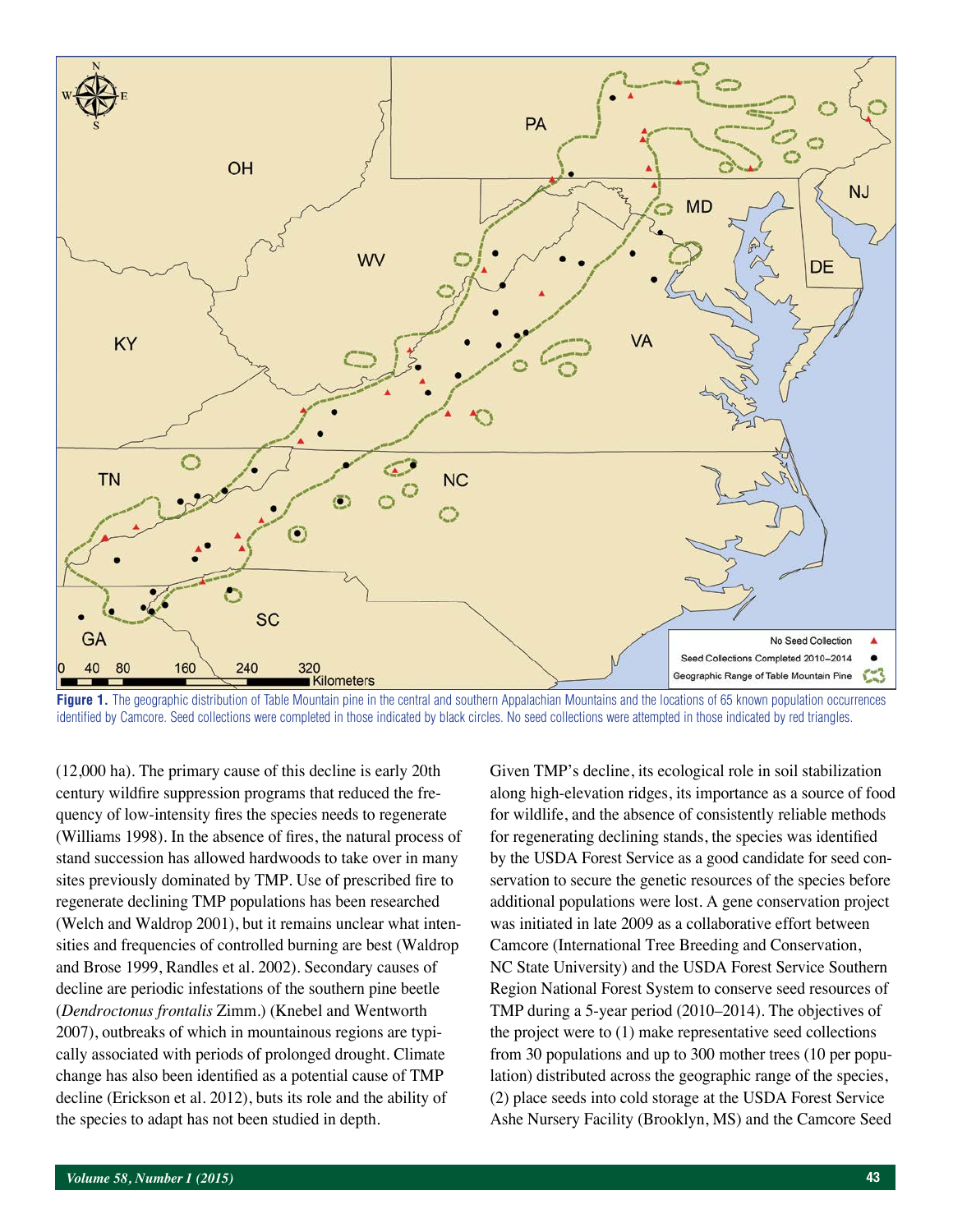

**Figure 2.** Where Table Mountain pine grows on low productivity soils typical of the species, trees tend to have a stunted, gnarled, wind-sculpted appearance (A), but can grow taller and straighter on better quality sites (B). (Photos courtesy of Camcore, Department of Forestry & Environmental Resources, North Carolina State University)



**Figure 3.** Serotinous seed cones of Table Mountain pine at Hanging Rock State Park in North Carolina. (Photo courtesy of Camcore, Department of Forestry & Environmental Resources, North Carolina State University)

Bank (Raleigh, NC) to support seed orchard establishment and reforestation activities, and (3) submit seed samples from each mother tree to the USDA Agricultural Research Service-National Center for Genetic Resources Preservation (Fort Collins, CO) for long-term preservation. This article describes the results of the seed collection and the TMP genetic resources now available.

# **Seed Collection Strategy and Protocols**

The first phase of this project was to identify candidate populations for seed collection. Through conversations with both Federal and State resource managers and surveys of the available scientific literature, 65 occurrences of TMP were identified (table 1, figure 1). Camcore personnel visually confirmed the existence of trees at 53 of the sites. The remaining 12 sites were not visited because of time and funding constraints.

The next phase was to design an effective gene conservation strategy to capture a representative number of alleles, or different forms of the same gene on a chromosome. As an example,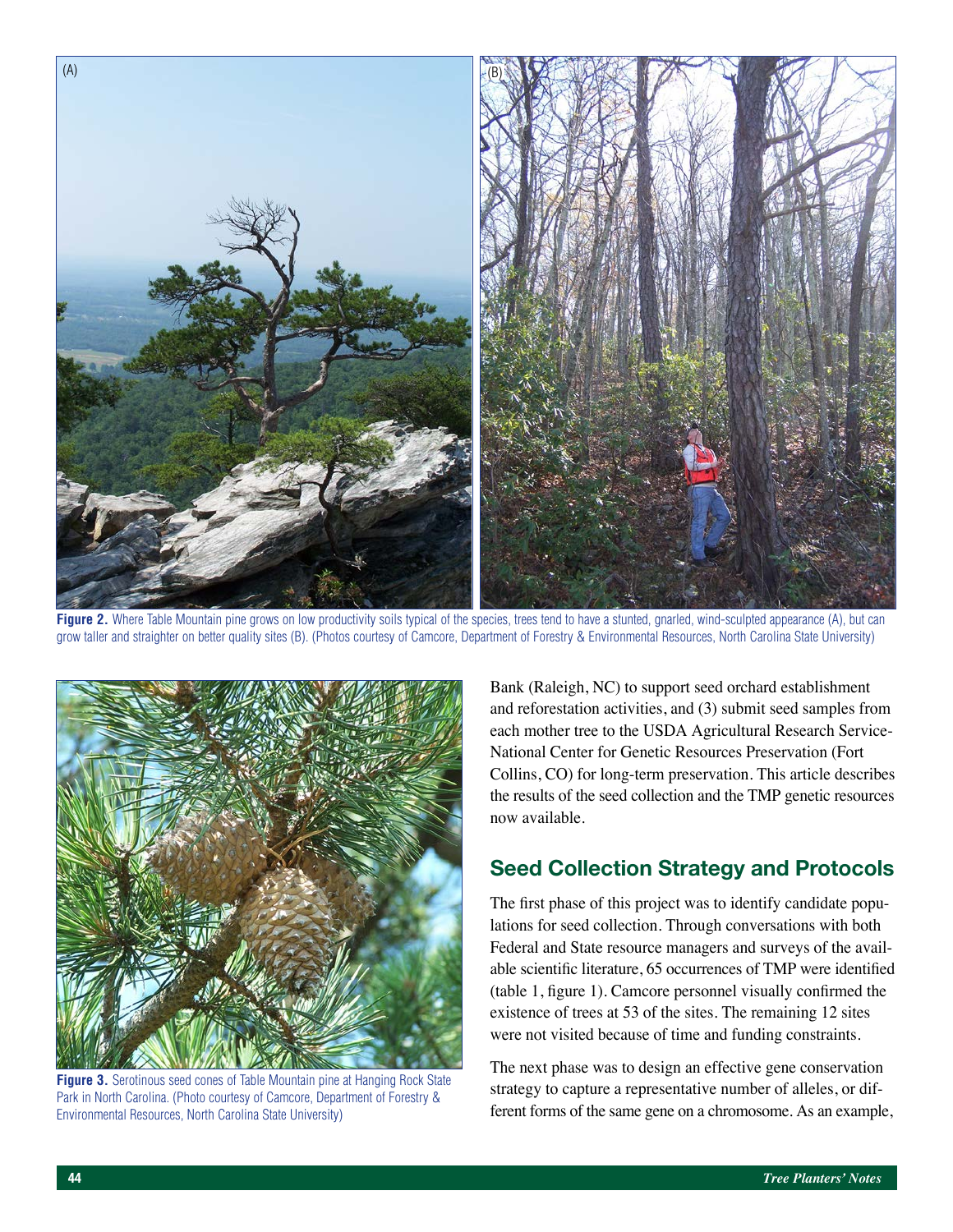**Table 1.** Location, climate, ecological subregion, and seed collection data for 65 Table Mountain pine populations identified by Camcore as candidates for seed collection.

| <b>Provenance</b>      | <b>County, State</b> | Elev.<br>(m) | Lat.<br>(D.d) | Long.<br>(D.d) | Ann. min./max.<br>temp.<br>$(^{\circ}C)$ | Total ann.<br>precip.<br>(mm) | <b>Plant</b><br>hardiness<br>zone | <b>Ecological subregion</b>   | <b>Seed</b><br>collection |
|------------------------|----------------------|--------------|---------------|----------------|------------------------------------------|-------------------------------|-----------------------------------|-------------------------------|---------------------------|
| Climate/Seed Zone 1    |                      |              |               |                |                                          |                               |                                   |                               |                           |
| Cades Cove             | Blount, TN           | 851          | 35.56         | $-83.83$       | 4.7/17.7                                 | 1,592                         | 6 <sub>b</sub>                    | <b>Blue Ridge Mountains</b>   | No                        |
| Camp Merrill           | Lumpkin, GA          | 606          | 34.63         | $-84.12$       | 6.2/19.1                                 | 1,671                         | 7a                                | <b>Blue Ridge Mountains</b>   | Yes                       |
| Cherokee Orchard       | Swain, TN            | 1,534        | 35.68         | $-83.48$       | 4.6/18.1                                 | 1,461                         | 6b                                | <b>Blue Ridge Mountains</b>   | No                        |
| Looking Glass Rock     | Transylvania, NC     | 1,186        | 35.30         | $-82.79$       | 4.7/17.4                                 | 1,740                         | 6b                                | <b>Blue Ridge Mountains</b>   | Yes                       |
| Middle Gregory         | Blount, TN           | 740          | 35.55         | $-83.85$       | 5.3/18.7                                 | 1,525                         | 6 <sub>b</sub>                    | <b>Blue Ridge Mountains</b>   | <b>No</b>                 |
| Mount Pisgah           | Buncombe, NC         | 1,742        | 35.43         | $-82.76$       | 4.2/16.6                                 | 1,643                         | 6b                                | <b>Blue Ridge Mountains</b>   | No                        |
| Nolton Ridge           | Graham, NC           | 1,097        | 35.29         | $-83.70$       | 4.6/18.3                                 | 1,667                         | 6b                                | <b>Blue Ridge Mountains</b>   | Yes                       |
| Paris Mountain         | Greenville, SC       | 470          | 34.94         | $-82.39$       | 8.7/21.2                                 | 1,465                         | 7b                                | Southern Appalachian Piedmont | Yes                       |
| Pine Mountain          | Oconee, SC           | 507          | 34.70         | $-83.30$       | 8.3/21.6                                 | 1,519                         | 7b                                | Southern Appalachian Piedmont | Yes                       |
| Poor Mountain SC       | Oconee, SC           | 479          | 34.77         | $-83.14$       | 7.8/21.0                                 | 1,615                         | 7b                                | Southern Appalachian Piedmont | Yes                       |
| Smithgall Woods        | Habersham, GA        | 535          | 34.69         | $-83.76$       | 9.2/22.2                                 | 1,360                         | 7a                                | Southern Appalachian Piedmont | Yes                       |
| Table Rock Mountain SC | Pickens, SC          | 886          | 35.05         | $-82.71$       | 7.3/20.6                                 | 1,674                         | 7a                                | <b>Blue Ridge Mountains</b>   | No                        |
| <b>Tallulah Gorge</b>  | Rabun, GA            | 445          | 34.74         | $-83.39$       | 7.2/20.5                                 | 1,675                         | 7b                                | <b>Blue Ridge Mountains</b>   | Yes                       |
| <b>Walnut Fork</b>     | Rabun, GA            | 702          | 34.92         | $-83.28$       | 5.8/19.2                                 | 1,850                         | 7a                                | <b>Blue Ridge Mountains</b>   | Yes                       |
| Climate/Seed Zone 2    |                      |              |               |                |                                          |                               |                                   |                               |                           |
| <b>Bent Creek</b>      | Buncombe, NC         | 876          | 35.46         | $-82.65$       | 5.2/18.5                                 | 1,338                         | 6b                                | <b>Blue Ridge Mountains</b>   | Yes                       |
| <b>Black Mountain</b>  | Buncombe, NC         | 971          | 35.58         | $-82.30$       | 4.7/17.5                                 | 1,448                         | 6b                                | <b>Blue Ridge Mountains</b>   | No                        |
| <b>Chimney Rock</b>    | Rutherford, NC       | 679          | 35.43         | $-82.25$       | 6.0/19.3                                 | 1,383                         | 7a                                | <b>Blue Ridge Mountains</b>   | No                        |
| Graveyard Mountain     | Haywood, NC          | 622          | 35.76         | $-82.02$       | 6.4/20.0                                 | 1,307                         | 7a                                | <b>Blue Ridge Mountains</b>   | No                        |
| South Mountains        | Burke, NC            | 677          | 35.60         | $-81.61$       | 7.3/20.4                                 | 1,319                         | 7a                                | Central Appalachian Piedmont  | Yes                       |
| Table Rock Mountain NC | Burke, NC            | 1,181        | 35.89         | $-81.88$       | 4.7/17.5                                 | 1,424                         | 6a                                | <b>Blue Ridge Mountains</b>   | Yes                       |
| Climate/Seed Zone 3    |                      |              |               |                |                                          |                               |                                   |                               |                           |
| <b>Bald Mountain</b>   | Nelson, VA           | 867          | 37.90         | $-79.05$       | 4.1/16.2                                 | 1,202                         | 6b                                | <b>Blue Ridge Mountains</b>   | Yes                       |
| <b>Briery Branch</b>   | Rockingham, VA       | 1,133        | 38.48         | $-79.22$       | 2.4/14.2                                 | 1,149                         | 5b                                | Northern Ridge & Valley       | Yes                       |
| <b>Brush Mountain</b>  | Montgomery, VA       | 747          | 37.24         | $-80.56$       | 4.6/17.9                                 | 959                           | 6b                                | Northern Ridge & Valley       | No                        |
| Buena Vista            | Rockbridge, VA       | 748          | 37.79         | $-79.27$       | 4.7/17.2                                 | 1,148                         | 6b                                | <b>Blue Ridge Mountains</b>   | Yes                       |
| Cliff Ridge            | Unicoi, TN           | 850          | 36.10         | $-82.45$       | 5.3/18.8                                 | 1,189                         | 6b                                | <b>Blue Ridge Mountains</b>   | Yes                       |
| <b>Clinch Mountain</b> | Tazwell, VA          | 1,254        | 37.04         | $-81.54$       | 4.1/17.0                                 | 1,112                         | 6a                                | Northern Ridge & Valley       | No                        |
| Dragon's Tooth         | Roanoke, VA          | 490          | 37.38         | $-80.16$       | 5.1/18.2                                 | 1,009                         | 6b                                | Northern Ridge & Valley       | No                        |
| <b>Elliott Knob</b>    | Augusta, VA          | 1,203        | 38.16         | $-79.31$       | 3.3/15.6                                 | 1,142                         | 6a                                | Northern Ridge & Valley       | Yes                       |
| Greene Mountain        | Greene, TN           | 726          | 36.03         | $-82.77$       | 4.9/18.0                                 | 1,191                         | 6b                                | <b>Blue Ridge Mountains</b>   | Yes                       |
| Hanging Rock           | Stokes, NC           | 648          | 36.40         | $-80.26$       | 6.6/19.2                                 | 1,246                         | 7a                                | Central Appalachian Piedmont  | Yes                       |
| Iron Mine Hollow       | Botetourt, VA        | 716          | 37.44         | $-79.74$       | 5.9/18.5                                 | 1,077                         | 7a                                | <b>Blue Ridge Mountains</b>   | Yes                       |
| Iron Mountain TN       | Johnson, TN          | 883          | 36.33         | $-82.10$       | 5.1/18.3                                 | 1,230                         | 6b                                | <b>Blue Ridge Mountains</b>   | Yes                       |
| Iron Mountain VA       | Grayson, VA          | 1,019        | 36.68         | $-81.57$       | 3.2/14.7                                 | 1,330                         | 5b                                | <b>Blue Ridge Mountains</b>   | No                        |
| Kates Mountain         | Greenbrier, WV       | 822          | 37.74         | $-80.30$       | 3.2/16.2                                 | 1,065                         | 6a                                | Allegheny Mountains           | No                        |
| Little Walker Mountain | Wythe, VA            | 751          | 37.01         | $-81.18$       | 3.8/16.7                                 | 1,053                         | 6a                                | Northern Ridge & Valley       | Yes                       |
| Meadow Creek           | Cocke, TN            | 739          | 35.97         | $-82.96$       | 5.9/19.2                                 | 1,157                         | 7a                                | <b>Blue Ridge Mountains</b>   | Yes                       |
| North Fork             | Pendelton, WV        | 1,166        | 38.67         | $-79.44$       | 2.4/14.4                                 | 1,150                         | 5 <sub>b</sub>                    | Northern Ridge & Valley       | No                        |
| North Mountain         | Rockbridge, VA       | 927          | 37.82         | $-79.63$       | 4.4/17.2                                 | 1,110                         | 6b                                | Northern Ridge & Valley       | Yes                       |
| Pigg River             | Franklin, VA         | 287          | 37.00         | $-79.86$       | 6.8/19.7                                 | 1,120                         | 7a                                | Central Appalachian Piedmont  | No                        |
| Pilot Mountain         | Surry, NC            | 737          | 36.34         | $-80.47$       | 6.8/20.0                                 | 1,212                         | 7a                                | Central Appalachian Piedmont  | No                        |
| Poor Mountain VA       | Roanoke, VA          | 673          | 37.23         | $-80.09$       | 5.3/18.1                                 | 1,054                         | 7a                                | <b>Blue Ridge Mountains</b>   | Yes                       |
| Potts Mountain         | Craig, VA            | 600          | 37.53         | $-80.21$       | 4.9/18.4                                 | 979                           | 6a                                | Northern Ridge & Valley       | Yes                       |
| Ravens Roost           | Augusta, VA          | 974          | 37.93         | $-78.95$       | 4.0/16.0                                 | 1,205                         | 6b                                | <b>Blue Ridge Mountains</b>   | Yes                       |
| Rocky Face             | Alexander, NC        | 536          | 35.97         | $-81.11$       | 6.8/20.5                                 | 1,247                         | 7b                                | Central Appalachian Piedmont  | Yes                       |
| Smith Mountain         | Pittsylvania, VA     | 295          | 37.00         | $-79.56$       | 6.6/19.4                                 | 1,116                         | 7a                                | Central Appalachian Piedmont  | No                        |
| Snake Den Mountain     | Smyth, VA            | 1,064        | 36.76         | $-81.34$       | 3.7/16.3                                 | 1,180                         | 6a                                | <b>Blue Ridge Mountains</b>   | Yes                       |
| Stone Mountain         | Wilkes/Alleghany, NC | 680          | 36.39         | $-81.04$       | 5.4/19.1                                 | 1,206                         | 6b                                | <b>Blue Ridge Mountains</b>   | Yes                       |
| Climate/Seed Zone 4    |                      |              |               |                |                                          |                               |                                   |                               |                           |
| Abraitys Pine Stand    | Hunterdon, NJ        | 34           | 40.42         | $-74.98$       | 4.8/16.7                                 | 1,179                         | 6b                                | Northern Appalachian Piedmont | No                        |
| <b>Bald Eagle</b>      | Union, PA            | 351          | 40.84         | $-77.18$       | 3.3/15.3                                 | 1,077                         | 6a                                | Northern Ridge & Valley       | No                        |
| <b>Blue Mountain</b>   | Cumberland, PA       | 517          | 40.18         | $-77.60$       | 3.9/14.7                                 | 1,075                         | 6b                                | Northern Ridge & Valley       | No                        |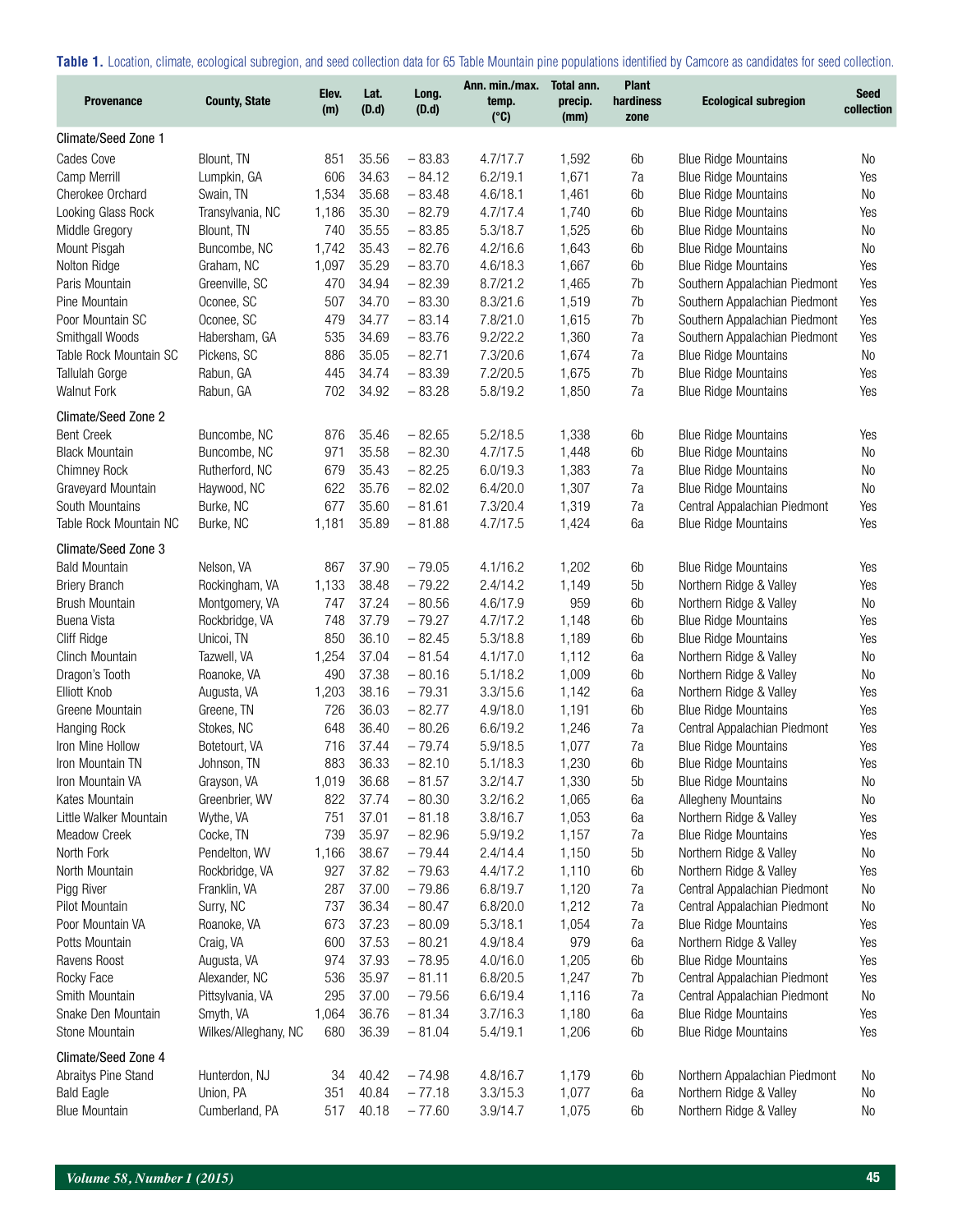|             |  |  |  | Table 1. Location, climate, ecological subregion, and seed collection data for 65 Table Mountain pine populations identified by Camcore as candidates for seed collection. |  |
|-------------|--|--|--|----------------------------------------------------------------------------------------------------------------------------------------------------------------------------|--|
| (continued) |  |  |  |                                                                                                                                                                            |  |

| <b>Provenance</b>               | <b>County, State</b> | Elev.<br>(m) | Lat.<br>(D.d) | Long.<br>(D.d) | Ann. min./max.<br>temp.<br>$(^{\circ}C)$ | Total ann.<br>precip.<br>(mm) | <b>Plant</b><br>hardiness<br>zone | <b>Ecological subregion</b>   | <b>Seed</b><br>collection |
|---------------------------------|----------------------|--------------|---------------|----------------|------------------------------------------|-------------------------------|-----------------------------------|-------------------------------|---------------------------|
| Climate/Seed Zone 4 (continued) |                      |              |               |                |                                          |                               |                                   |                               |                           |
| <b>Buchanan</b>                 | Bedford, PA          | 371          | 39.77         | $-78.43$       | 3.8/16.3                                 | 955                           | 6b                                | Northern Ridge & Valley       | Yes                       |
| <b>Bull Run</b>                 | Fauguier, VA         | 412          | 38.85         | $-77.72$       | 6.0/18.1                                 | 1,045                         | 7a                                | Northern Appalachian Piedmont | Yes                       |
| Catoctin Mountain               | Frederick, MD        | 438          | 39.65         | $-77.46$       | 4.4/15.4                                 | 1,115                         | 6 <sub>b</sub>                    | <b>Blue Ridge Mountains</b>   | No                        |
| Edinburg Gap                    | Shenandoah, VA       | 525          | 38.79         | $-78.53$       | 3.0/16.8                                 | 1,001                         | 6a                                | Northern Ridge & Valley       | Yes                       |
| Kelly's Run Susquehanna         | Lancaster, PA        | 160          | 39.85         | $-76.35$       | 5.9/16.8                                 | 1,054                         | 7a                                | Northern Appalachian Piedmont | No                        |
| Massanutten Mountain            | Rockingham, VA       | 867          | 38.39         | $-78.77$       | 4.5/17.2                                 | 1.026                         | 6b                                | Northern Ridge & Valley       | <b>No</b>                 |
| Michaux                         | Franklin, PA         | 429          | 39.85         | $-77.53$       | 4.4/15.5                                 | 1,105                         | 6 <sub>b</sub>                    | Northern Ridge & Valley       | <b>No</b>                 |
| Quantico                        | Stafford, VA         | 76           | 38.55         | $-77.47$       | 6.8/18.9                                 | 1,027                         | 7a                                | Central Appalachian Piedmont  | Yes                       |
| Rocky Gap                       | Allegany, MD         | 424          | 39.72         | $-78.65$       | 3.3/15.8                                 | 975                           | 6 <sub>b</sub>                    | Northern Ridge & Valley       | No                        |
| Rothrock                        | Huntingdon, PA       | 398          | 40.69         | $-77.74$       | 3.2/14.1                                 | 1,042                         | 5 <sub>b</sub>                    | Northern Ridge & Valley       | No                        |
| Shenandoah                      | Madison, VA          | 1,110        | 38.74         | $-78.31$       | 6.8/19.2                                 | 1.136                         | 6a                                | <b>Blue Ridge Mountains</b>   | Yes                       |
| Smoke Hole                      | Pendelton, WV        | 877          | 38.85         | $-79.31$       | 4.9/18.5                                 | 965                           | 5 <sub>b</sub>                    | Northern Ridge & Valley       | Yes                       |
| Stone Valley Forest             | Huntingdon, PA       | 351          | 40.66         | $-77.95$       | 4.2/15.7                                 | 974                           | 6a                                | Northern Ridge & Valley       | Yes                       |
| Sugarloaf Mountain              | Frederick, MD        | 472          | 39.10         | $-77.39$       | 6.3/18.5                                 | 998                           | 6 <sub>b</sub>                    | Northern Appalachian Piedmont | Yes                       |
| Tuscarora                       | Perry, PA            | 526          | 40.28         | $-77.58$       | 4.3/15.4                                 | 1,042                         | 6 <sub>b</sub>                    | Northern Ridge & Valley       | N <sub>0</sub>            |

Elev. = elevation. Lat. = latitude. Long. = longitude. Ann. min./max. temp. = annual minimum/maximum temperature. ann. precip. = annual precipitation.

alleles in humans are those that control eye color. Designing this strategy successfully is dependent on a good understanding of population genetic structure and environmental adaptability for the species of concern. Understanding these characteristics helps answer common questions that arise for gene conservation concerning how many populations and mother trees per population to sample, and how to choose provenance seed collection sites across a species' range to capture maximum levels of diversity and broad adaptability. The benchmark goal for most plant genetic resource programs is to capture 95 percent of genes occurring in target populations at frequencies of 5 percent or greater (Marshall and Brown 1975). For conifers of low to moderate genetic diversity, a seed sample from 6 to 10 populations distributed across the range of a species and from 10 to 20 mother trees per population is sufficient to obtain this goal (Dvorak et al. 1999, Dvorak 2012). This approach has been used successfully by Camcore to conserve the genetic resources of 11 pine species native to Central America and Mexico (Dvorak et al. 2000), and eastern hemlock (*Tsuga canadensis* [L.] Carriére) and Carolina hemlock (*T. caroliniana*  Engelmann) in the Eastern United States (Jetton et al. 2013).

Available data on genetic structure and diversity across 20 populations of TMP distributed from Pennsylvania to Georgia indicates that the species has a high level of genetic diversity compared with the average for most conifers and woody plants in general (Gibson and Hamrick 1991). The highest levels of diversity are concentrated at the northern and southern extremes of the range. Populations were also found to be highly differentiated from each other (13.6 percent genetic variation among populations compared with 6.8 percent for most conifers), a characteristic indicative of the isolated nature of most populations.

While these genetic parameters are useful for understanding how genetic variation is structured across the range of the species, they are not necessarily informative as to the environmental adaptability of TMP. Adaptability was assessed by evaluating the USDA ecological subregions (McNab et al. 2007) and plant hardiness zones (USDA 2012), across which the TMP range occurs, and identifying the number and locations of seed zones for the species. ArcMap Version 10 (ESRI 2010) was used to overlay the TMP range on the ecological subregion and hardiness zone data layers to identify the subregions and zones occupied by the species. Table Mountain pine was found to occupy eight ecological subregions (Southern Appalachian Piedmont, Central Appalachian Piedmont, Northern Appalachian Piedmont, Lower New England, Central Ridge and Valley, Allegheny Mountains, Blue Ridge Mountains, Northern Ridge and Valley), of which six are represented in the 65 candidate populations (table 1). The range of TMP was found to occur across six plant hardiness zones (5a to 7b). All but one zone (5a) is represented in the 65 candidate populations (table 1).

Seeds zones were identified using a cluster analysis to assess climate similarity among the 65 known TMP occurrences (table 1, figure 1). Climate data consisted of the 19 bioclimatic variables available in the WorldClim Version 1.4 database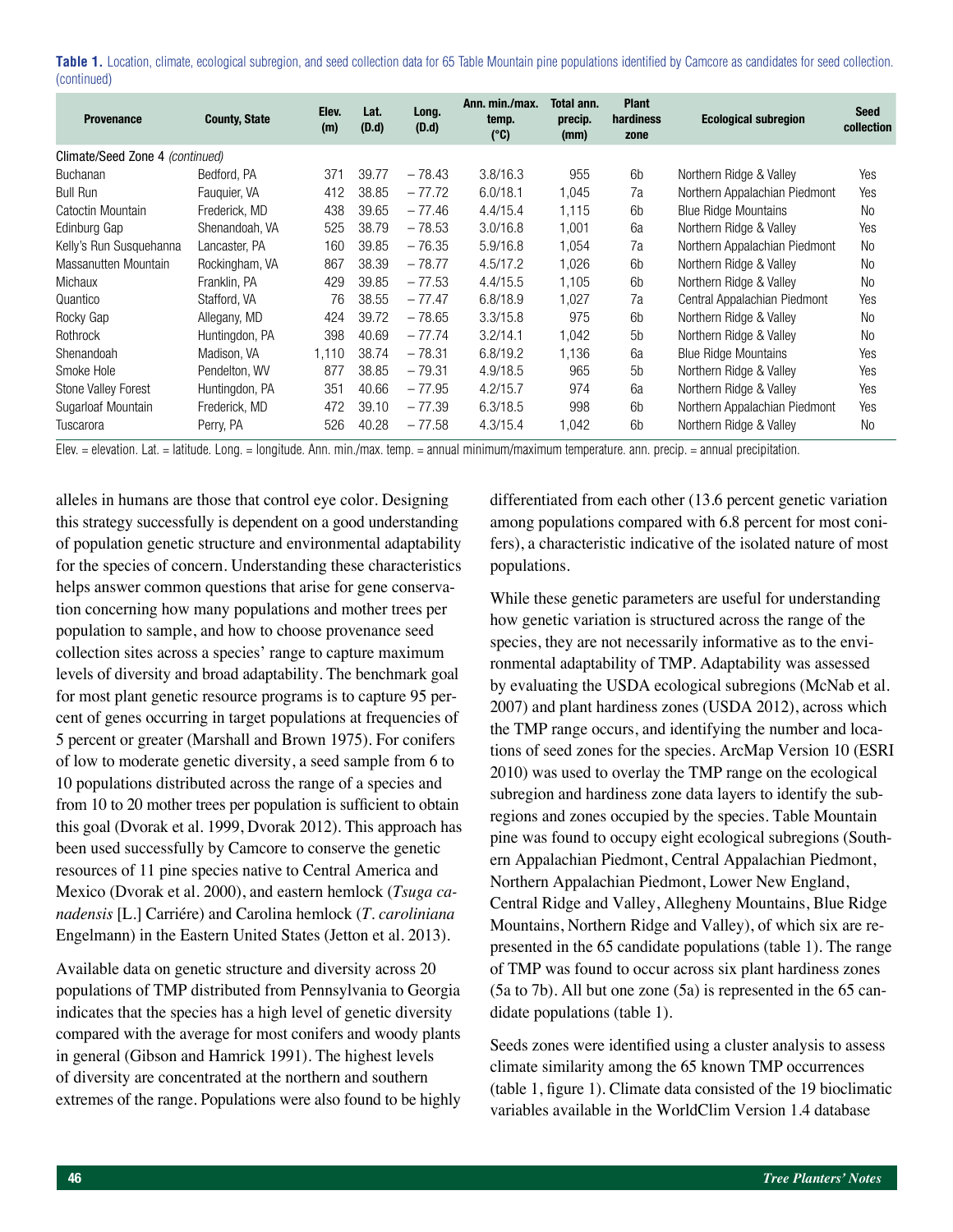(Hijmas et al. 2005) and were derived for each of the 65 populations using DIVA-GIS Version 7.5 (Hijmas et al. 2012). These data were then subjected to a cluster analysis using the average linkage method in SAS Version 9.4 (SAS 2012), and each cluster of populations with similar climatic characteristics was then assumed to represent a seed zone for TMP. This analysis indicated that 90 percent of the variation in climate among the 65 populations was explained by four clusters resulting in four seed zones (figure 4). These seed zones are defined by decreasing average annual minimum temperature (Zone  $1 =$ 43.3 °F [6.3 °C]; Zone 2 = 42.2 °F [5.7 °C]; Zone 3 = 40.6 °F [4.8 °C]; Zone  $4 = 40.4$  °F [4.7 °C]), average annual maximum temperature (Zone  $1 = 66.6 \text{ °F}$  [19.4 °C]; Zone  $2 = 65.8 \text{ °F}$ [18.9 °C]; Zone 3 = 63.7 °F [17.6 °C]; Zone 4 = 61.8 °F [16.6 °C]), and total annual precipitation (Zone  $1 = 63$  in  $[1,604 \text{ mm}]$ ; Zone 2 = 53 in  $[1,369 \text{ mm}]$ ; Zone 3 = 45 in  $[1,142 \text{ mm}]$ ; Zone  $4 = 41$  in  $[1,043 \text{ mm}]$ ) moving from south to north across the TMP range.

Using Gibson and Hamrick's (1991) genetic diversity data and results of the ecological subregion, plant hardiness zone, and seed zone analyses, a seed collection strategy was designed for TMP. Given the species' relatively high level of genetic variation and the fact that the populations tend to have a high level of genetic differentiation, 30 populations were targeted for seed collection. At least 5 of the disjunct populations that have a high probability of harboring unique alleles were to be included in these 30 populations. To account for environmental adaptability, the 30 targeted populations were to be spread across the four seed zones and stratified to account for the ecological subregions and plant hardiness zones represented in the 65 candidate populations. The seed collection protocol in each population called for the sampling of 10 mother trees per population while maintaining a distance of 328 ft (100 m) between each tree selected, recognizing that some populations may be so small that either sampling a smaller number of trees or maintaining a shorter distance between selected trees might



Figure 4. The four climate/seed zones identified for Table Mountain pine following the climate similarity cluster analysis.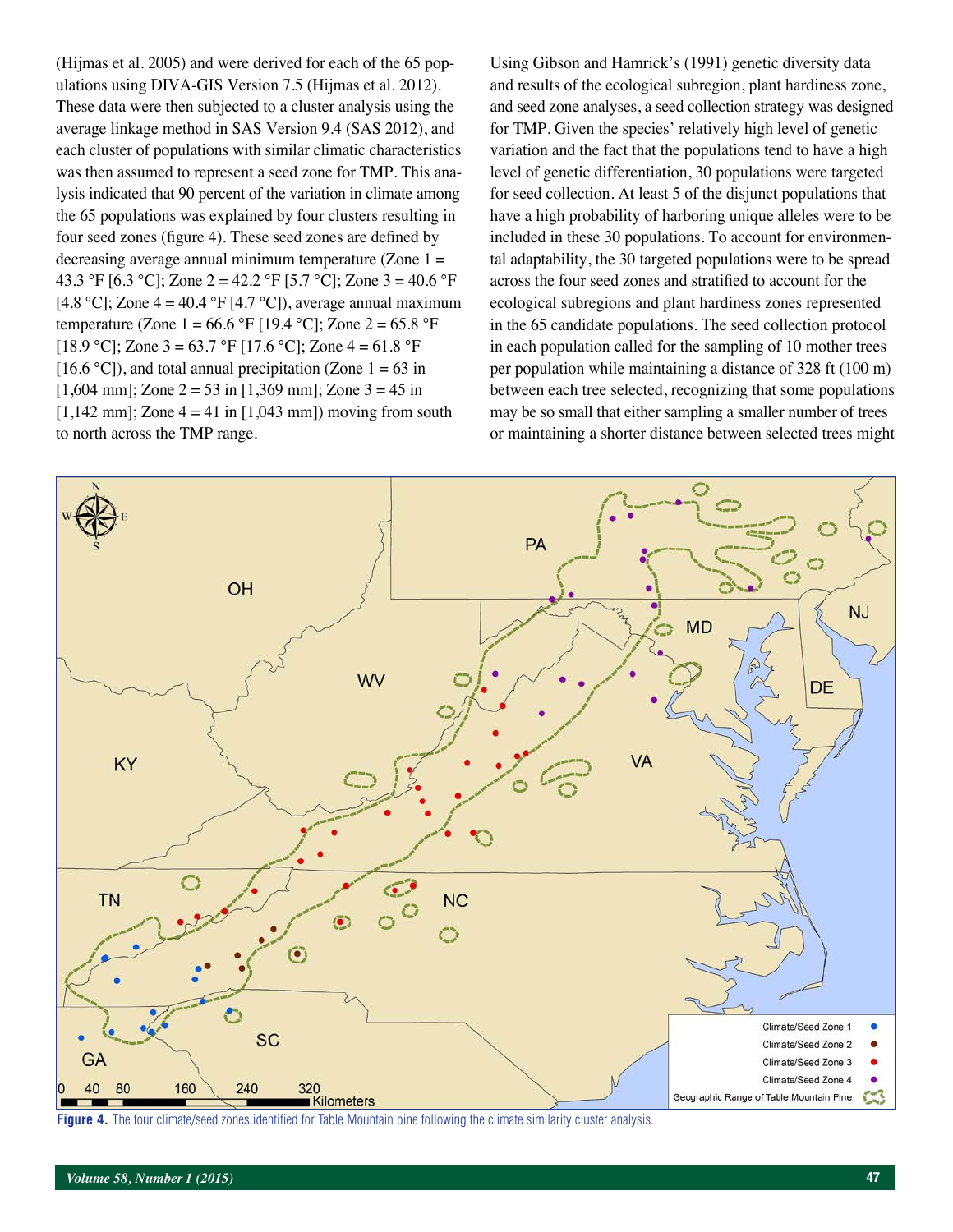be necessary. When available, 50 seed cones were collected from each tree. In total, this collection strategy should yield seeds from up to 300 individual mother trees. Additional details on field protocols used for seed collection are available in Jetton et al. (2009).

# **Provenance Seed Collections and Seed Distribution**

During the 5-year duration of this project, seed collections were made from 262 mother trees distributed across 38 TMP populations from central Pennsylvania to northern Georgia (table 1, figure 1). The number of mother trees sampled in each population ranged from as few as 1 in 2 populations to 10 in 12 populations. On average, 35 cones and 1,490 seeds were collected per tree, yielding a total of 390,530 TMP seeds placed into storage (figures 5 and 6). Based on 30-day Petri dish germination assays conducted at 72 °F (22 °C), under a 16:8 light:dark photoperiod, and with two 50-seed replications per population, average seed viability was 52 percent. Results from x ray tests conducted on 200 seeds per population by the USDA Forest Service National Seed Laboratory (Dry Branch, GA) indicated 61 percent filled seed. With 26 filled seeds per cone and an average seed potential of 50 seeds per TMP cone (Farjon 2005), the seed efficiency (filled seeds per cone/seed potential x 100) of mother trees sampled in this project was 52 percent. Tree, seed, and cone traits for each TMP population sampled are summarized in table 2.

Well represented in the seed collections are populations in the central and southern portions of the TMP range (figure 1). Less well represented are populations in the most northern portion of the range in Pennsylvania, an area of high genetic diversity for the species, where time and resources allowed for sampling in only two of the nine populations identified in the region. Disjunct populations to the east of the main species distribution are also well represented, with a total of seven sampled in Maryland, Virginia, North Carolina, and South Carolina (figure 1). Disjunct populations to the west were not sampled. Collections also captured TMP genetic resources from five of the ecological subregions and five of the plant hardiness zones occupied by TMP (table 1). Areas not sampled include the Lower New England, Central Ridge and Valley, and Allegheny Mountains subregions and hardiness zone 5a. Populations from all four TMP seed zones were sampled.

Of the 390,530 seeds collected, 193,395 representing 242 mother trees and 36 populations have been stored at the US-DA Forest Service Ashe Nursery Facility for use in seed orchard and reforestation activities. An additional 55,828 seeds representing 257 mother trees and 38 populations have been stored at the USDA Agricultural Research Service National Center for Genetic Resources Preservation for long-term preservation. The Camcore Seed Bank at NC State University has retained 135,361 seeds representing all 262 mother trees and 38 populations as a backup collection for conservation. An additional 5,946 seeds were used for germination testing and genetic diversity studies (figure 7).



**Figure 5.** Cloth collection bags with Table Mountain pine cones from Briery Branch in Virginia before drying and seed extraction. (Photo courtesy of Camcore, Department of Forestry & Environmental Resources, North Carolina State University)



**Figure 6.** Table Mountain pine seeds with wings from Briery Branch in Virginia following extraction from cones. (Photo courtesy of Camcore, Department of Forestry & Environmental Resources, North Carolina State University)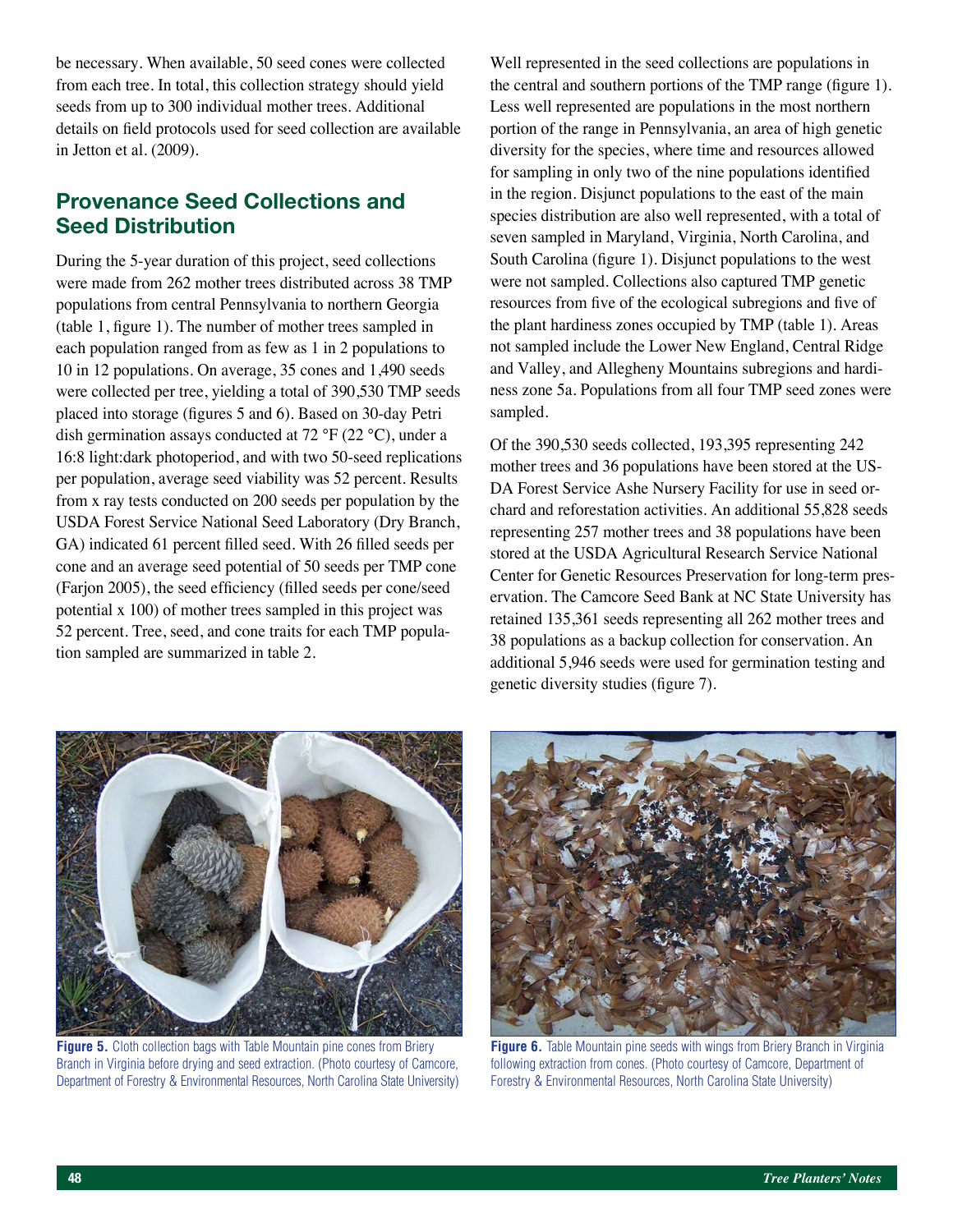**Table 2.** Tree, seed, and cone traits for 38 Table Mountain pine populations where seed collections were conducted 2010–2014.

| <b>Provenance</b>    | <b>Seed</b><br>year | <b>Trees</b><br>$($ # $)$ | <b>Height</b><br>(m) <sup>a</sup> | <b>DBH</b><br>(cm) <sup>1</sup> | <b>Cones</b><br>$($ #) | <b>Seeds</b><br>$($ #)        | <b>Seed</b><br>weight<br>(g) | <b>Seeds</b><br>per cone<br>$($ #) | <b>Seeds</b><br>per gram<br>$^{(\#)}$ | <b>Filled</b><br>seed<br>(%) | Germination<br>$(\%)$  |
|----------------------|---------------------|---------------------------|-----------------------------------|---------------------------------|------------------------|-------------------------------|------------------------------|------------------------------------|---------------------------------------|------------------------------|------------------------|
| <b>Bald Mountain</b> | 2010                | 10                        | 8.26<br>$(\pm 0.69)$              | 36.78<br>$(\pm 1.77)$           | 50.40<br>$(\pm 7.06)$  | 2,550.00<br>$(\pm 369.26)$    | 34.53<br>$(\pm 4.93)$        | 52.65<br>$(\pm 4.90)$              | 75.30<br>$(\pm 4.65)$                 | 68.60<br>$(\pm 4.15)$        | 72.00<br>$(\pm 4.00)$  |
| <b>Bent Creek</b>    | 2010                | $\overline{c}$            | 9.14<br>$(\pm 1.52)$              | 31.55<br>$(\pm 12.55)$          | 39.00<br>$(\pm 12.00)$ | 5,177.00<br>$(\pm 3, 238.00)$ | 44.90<br>$(\pm 25.20)$       | 118.40<br>$(\pm 46.59)$            | 109.23<br>$(\pm 10.80)$               | 4.50<br>$(\pm 0.50)$         | 31.00<br>$(\pm 5.00)$  |
| <b>Briery Branch</b> | 2010                | 10                        | 12.74<br>$(\pm 0.75)$             | 37.52<br>$(\pm 1.75)$           | 55.60<br>$(\pm 9.57)$  | 2,454.00<br>$(\pm 450.64)$    | 31.46<br>$(\pm 4.99)$        | 45.02<br>$(\pm 5.08)$              | 75.02<br>$(\pm 5.29)$                 | 66.10<br>$(\pm 6.01)$        | 67.00<br>$(\pm 1.00)$  |
| Buchanan             | 2011                | 6                         | 11.88<br>$(\pm 3.73)$             | 24.31<br>$(\pm 4.43)$           | 31.00<br>$(\pm 5.46)$  | 753.66<br>$(\pm 424.61)$      | 12.50<br>$(\pm 7.54)$        | 21.38<br>$(\pm 9.24)$              | 70.83<br>$(\pm 6.96)$                 | 64.83<br>$(\pm 4.70)$        | 56.00<br>$(\pm 6.00)$  |
| Buena Vista          | 2010                | 10                        | 9.35<br>$(\pm 0.86)$              | 39.55<br>$(\pm 2.98)$           | 30.50<br>$(\pm 3.48)$  | 1,443.40<br>$(\pm 191.26)$    | 21.83<br>$(\pm 3.11)$        | 49.61<br>$(\pm 6.01)$              | 68.46<br>$(\pm 2.90)$                 | 60.80<br>$(\pm 6.51)$        | 32.00<br>$(\pm 4.00)$  |
| Camp Merrill         | 2010                | 4                         | 8.38<br>$(\pm 0.43)$              | 37.77<br>$(\pm 3.58)$           | 75.00<br>$(\pm 18.12)$ | 2,078.50<br>$(\pm 1, 132.70)$ | 21.52<br>$(\pm 10.53)$       | 22.48<br>$(\pm 8.21)$              | 88.28<br>$(\pm 7.97)$                 | 42.25<br>$(\pm 13.75)$       | 39.00<br>$(\pm 13.00)$ |
| Cliff Ridge          | 2011                | 8                         | 9.14<br>$(\pm 0.80)$              | 19.43<br>$(\pm 1.85)$           | 24.37<br>$(\pm 3.60)$  | 765.37<br>$(\pm 87.96)$       | 10.13<br>$(\pm 1.60)$        | 35.61<br>$(\pm 4.85)$              | 79.47<br>$(\pm 5.43)$                 | 69.50<br>$(\pm 4.85)$        | 63.00<br>$(\pm 1.00)$  |
| Edinburg Gap         | 2011                | $\mathbf{1}$              | 8.53<br>$(\pm 0.00)$              | 19.70<br>$(\pm 0.00)$           | 10.00<br>$(\pm 0.00)$  | 118.00<br>$(\pm 0.00)$        | 1.20<br>$(\pm 0.00)$         | 11.80<br>$(\pm 0.00)$              | 98.33<br>$(\pm 0.00)$                 | 28.00<br>$(\pm 0.00)$        | not tested             |
| Elliott Knob         | 2011                | 10                        | 9.20<br>$(\pm 1.11)$              | 33.33<br>$(\pm 1.58)$           | 43.50<br>$(\pm 6.23)$  | 2,552.80<br>$(\pm 669.41)$    | 30.92<br>$(\pm 7.46)$        | 53.99<br>$(\pm 6.48)$              | 83.98<br>$(\pm 7.81)$                 | 67.70<br>$(\pm 4.59)$        | 50.00<br>$(\pm 6.00)$  |
| Hanging Rock         | 2010                | 8                         | 5.71<br>$(\pm 0.85)$              | 24.46<br>$(\pm 2.71)$           | 35.37<br>$(\pm 4.37)$  | 1,255.50<br>$(\pm 255.95)$    | 12.52<br>$(\pm 2.86)$        | 33.96<br>$(\pm 3.02)$              | 107.31<br>$(\pm 9.67)$                | 37.75<br>$(\pm 6.27)$        | 36.00<br>$(\pm 6.00)$  |
| Greene Mountain      | 2011                | 10                        | 7.10<br>$(\pm 1.01)$              | 20.91<br>$(\pm 2.69)$           | 34.10<br>$(\pm 4.53)$  | 1,835.71<br>$(\pm 380.02)$    | 22.85<br>$(\pm 4.73)$        | 53.38<br>$(\pm 7.27)$              | 80.32<br>$(\pm 7.61)$                 | 60.20<br>$(\pm 7.82)$        | 53.00<br>$(\pm 3.00)$  |
| Iron Mine Hollow     | 2010                | 3                         | 7.21<br>$(\pm 1.13)$              | 37.16<br>$(\pm 7.22)$           | 59.33<br>$(\pm 9.82)$  | 3,143.67<br>$(\pm 999.84)$    | 46.24<br>$(\pm 13.86)$       | 49.78<br>$(\pm 9.77)$              | 67.57<br>$(\pm 3.63)$                 | 47.33<br>$(\pm 16.29)$       | 49.00<br>$(\pm 1.00)$  |
| Iron Mountain TN     | 2011                | 5                         | 11.58<br>$(\pm 0.87)$             | 30.50<br>$(\pm 5.35)$           | 31.80<br>$(\pm 4.87)$  | 1,123.00<br>$(\pm 165.60)$    | 14.08<br>$(\pm 1.37)$        | 35.81<br>$(\pm 3.09)$              | 78.33<br>$(\pm 3.95)$                 | 64.40<br>$(\pm 9.43)$        | 33.00<br>$(\pm 3.00)$  |
| Looking Glass Rock   | 2010                | 8                         | 5.05<br>$(\pm 0.44)$              | 23.42<br>$(\pm 2.59)$           | 40.00<br>$(\pm 7.20)$  | 1,336.63<br>$(\pm 489.51)$    | 12.66<br>$(\pm 3.91)$        | 28.11<br>$(\pm 6.15)$              | 105.37<br>$(\pm 7.16)$                | 63.37<br>$(\pm 5.30)$        | 56.00<br>$(\pm 2.00)$  |
| Meadow Creek         | 2011                | $\overline{7}$            | 10.72<br>$(\pm 0.70)$             | 26.58<br>$(\pm 3.50)$           | 37.00<br>$(\pm 7.30)$  | 1,729.18<br>$(\pm 385.88)$    | 21.52<br>$(\pm 4.80)$        | 47.95<br>$(\pm 6.26)$              | 80.32<br>$(\pm 6.51)$                 | 57.28<br>$(\pm 8.45)$        | 70.00<br>$(\pm 0.00)$  |
| Nolton Ridge         | 2010                | 6                         | 5.33<br>$(\pm 0.62)$              | 15.61<br>$(\pm 1.80)$           | 21.16<br>$(\pm 5.83)$  | 1,430.00<br>$(\pm 415.21)$    | 17.60<br>$(\pm 5.53)$        | 69.40<br>$(\pm 6.68)$              | 83.21<br>$(\pm 1.33)$                 | 65.16<br>$(\pm 9.84)$        | 66.00<br>$(\pm 6.00)$  |
| North Mountain       | 2010                | 10                        | 9.57<br>$(\pm 0.92)$              | 29.82<br>$(\pm 2.61)$           | 52.30<br>$(\pm 4.33)$  | 2,622.20<br>$(\pm 322.87)$    | 34.84<br>$(\pm 4.63)$        | 53.44<br>$(\pm 8.01)$              | 75.95<br>$(\pm 2.72)$                 | 78.40<br>$(\pm 6.73)$        | 58.00<br>$(\pm 4.00)$  |
| Paris Mountain       | 2012                | 4                         | 15.45<br>$(\pm 0.35)$             | 39.82<br>$(\pm 1.57)$           | 37.50<br>$(\pm 5.95)$  | 136.00<br>$(\pm 73.88)$       | 1.67<br>$(\pm 0.91)$         | 4.30<br>$(\pm 2.70)$               | 81.25<br>$(\pm 1.33)$                 | 26.25<br>$(\pm 12.48)$       | 53.00<br>$(\pm 4.00)$  |
| Pine Mountain        | 2010                | 7                         | 15.79<br>$(\pm 1.32)$             | 36.81<br>$(\pm 1.19)$           | 51.85<br>$(\pm 6.59)$  | 3,021.14<br>$(\pm 539.42)$    | 42.81<br>$(\pm 7.12)$        | 57.78<br>$(\pm 4.63)$              | 70.45<br>$(\pm 1.97)$                 | 70.16<br>$(\pm 6.51)$        | 41.00<br>$(\pm 13.00)$ |
| Poor Mountain SC     | 2010                | 6                         | 12.31<br>$(\pm 0.32)$             | 34.40<br>$(\pm 4.19)$           | 56.16<br>$(\pm 14.96)$ | 1,945.33<br>$(\pm 511.16)$    | 24.28<br>$(\pm 6.10)$        | 35.25<br>$(\pm 4.53)$              | 77.25<br>$(\pm 3.46)$                 | 50.00<br>$(\pm 7.86)$        | 22.00<br>$(\pm 10.00)$ |
| Poor Mountain VA     | 2011                | 10                        | 10.85<br>$(\pm 0.79)$             | 27.46<br>$(\pm 2.25)$           | 21.40<br>$(\pm 1.73)$  | 964.10<br>$(\pm 152.22)$      | 13.66<br>$(\pm 2.40)$        | 44.89<br>$(\pm 6.12)$              | 71.95<br>$(\pm 3.09)$                 | 85.40<br>$(\pm 2.40)$        | 66.00<br>$(\pm 0.00)$  |
| Quantico             | 2011                | 3                         | 16.25<br>$(\pm 1.34)$             | 39.66<br>$(\pm 3.93)$           | 34.33<br>$(\pm 14.89)$ | 1,601.33<br>$(\pm 986.14)$    | 21.03<br>$(\pm 11.84)$       | 35.66<br>$(\pm 16.39)$             | 113.29<br>$(\pm 41.31)$               | 46.33<br>$(\pm 21.98)$       | 18.00<br>$(\pm 14.00)$ |
| Ravens Roost         | 2010                | $\overline{c}$            | 5.94<br>$(\pm 1.37)$              | 27.15<br>$(\pm 0.85)$           | 34.50<br>$(\pm 1.50)$  | 1,743.00<br>$(\pm 614.00)$    | 17.15<br>$(\pm 6.05)$        | 49.84<br>$(\pm 15.63)$             | 101.65<br>$(\pm 0.06)$                | 25.00<br>$(\pm 11.00)$       | 49.00<br>$(\pm 11.00)$ |
| Rocky Face           | 2012                | $\mathbf 5$               | 8.22<br>$(\pm 2.08)$              | 28.56<br>$(\pm 1.45)$           | 28.00<br>$(\pm 3.63)$  | 355.40<br>$(\pm 58.73)$       | 4.37<br>$(\pm 0.72)$         | 13.62<br>$(\pm 2.59)$              | 81.25<br>$(\pm 1.32)$                 | 64.00<br>$(\pm 7.07)$        | 51.00<br>$(\pm 7.00)$  |
| Smithgall Woods      | 2012                | $\mathbf{1}$              | 12.20<br>$(\pm 0.00)$             | 38.00<br>$(\pm 0.00)$           | 37.00<br>$(\pm 0.00)$  | 410.00<br>$(\pm 0.00)$        | 5.05<br>$(\pm 0.00)$         | 11.08<br>$(\pm 0.00)$              | 81.25<br>$(\pm 0.00)$                 | 28.00<br>$(\pm 0.00)$        | 25.00<br>$(\pm 4.16)$  |
| Smoke Hole           | 2011                | 7                         | 9.62<br>$(\pm 1.16)$              | 28.65<br>$(\pm 1.46)$           | 42.42<br>$(\pm 2.65)$  | 2,495.29<br>$(\pm 326.19)$    | 36.04<br>$(\pm 5.51)$        | 59.34<br>$(\pm 7.79)$              | 71.06<br>$(\pm 2.26)$                 | 46.42<br>$(\pm 6.32)$        | 51.00<br>$(\pm 5.00)$  |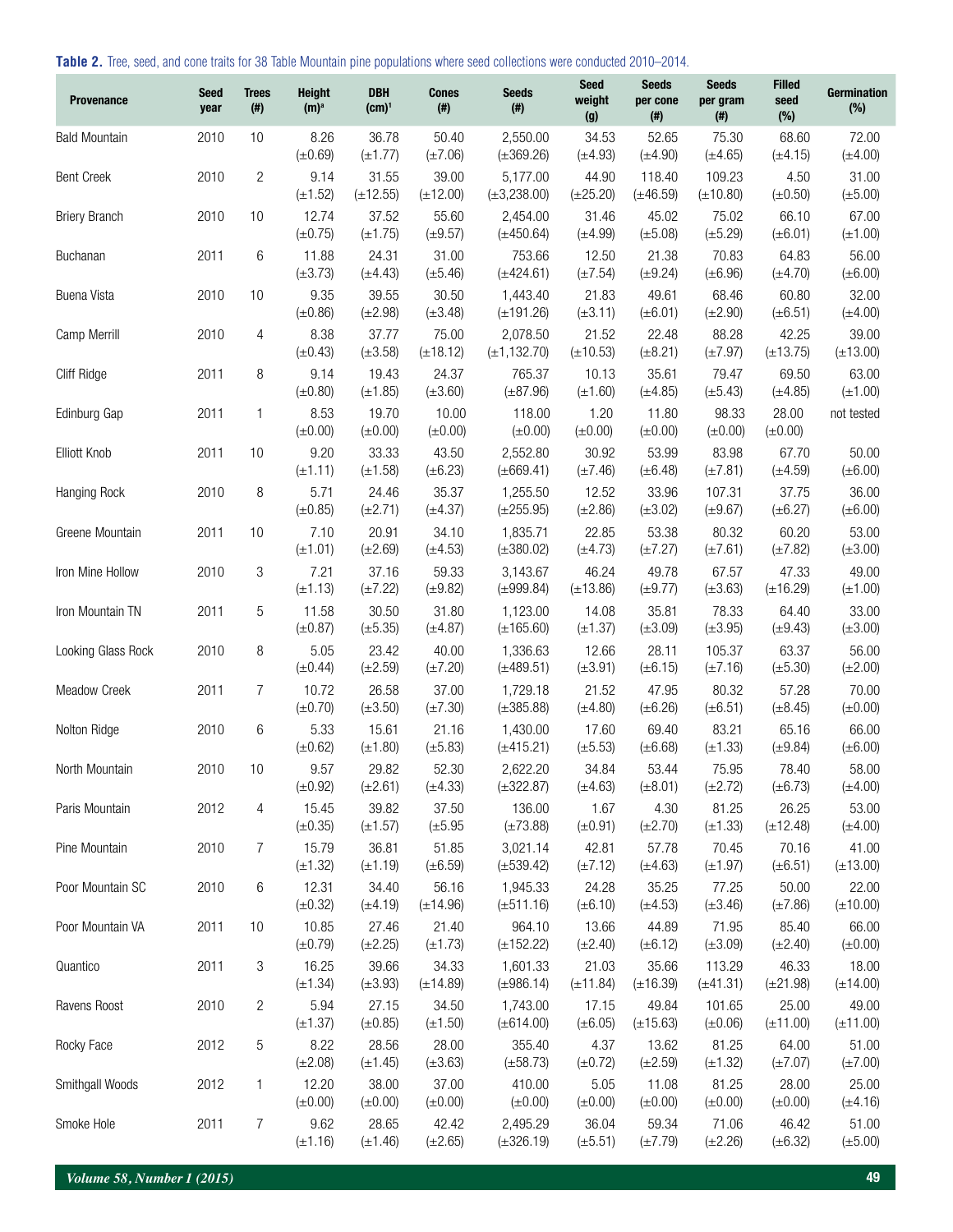**Table 2.** Tree, seed, and cone traits for 38 Table Mountain pine populations where seed collections were conducted 2010–2014. (continued)

| <b>Provenance</b>          | <b>Seed</b><br>year | <b>Trees</b><br>$^{(\#)}$ | <b>Height</b><br>(m) <sup>a</sup> | <b>DBH</b><br>$(cm)^1$ | <b>Cones</b><br>$($ #) | <b>Seeds</b><br>$($ #)     | <b>Seed</b><br>weight<br>(g) | <b>Seeds</b><br>per cone<br>$($ # $)$ | <b>Seeds</b><br>per gram<br>$($ #) | <b>Filled</b><br>seed<br>(%) | <b>Germination</b><br>(%) |
|----------------------------|---------------------|---------------------------|-----------------------------------|------------------------|------------------------|----------------------------|------------------------------|---------------------------------------|------------------------------------|------------------------------|---------------------------|
| Snake Den Mountain         | 2011                | 10                        | 11.00<br>$(\pm 1.33)$             | 31.43<br>$(\pm 2.87)$  | 37.20<br>$(\pm 5.41)$  | 2,556.40<br>$(\pm 449.41)$ | 31.15<br>$(\pm 5.86)$        | 65.73<br>$(\pm 4.55)$                 | 86.44<br>$(\pm 6.72)$              | 58.00<br>$(\pm 9.43)$        | 54.00<br>$(\pm 2.00)$     |
| South Mountains            | 2011                | 10                        | 12.25<br>$(\pm 0.77)$             | 32.76<br>$(\pm 2.34)$  | 29.40<br>$(\pm 2.71)$  | 1,022.30<br>$(\pm 147.99)$ | 13.07<br>$(\pm 2.07)$        | 37.36<br>$(\pm 5.62)$                 | 81.72<br>$(\pm 4.52)$              | 57.40<br>$(\pm 6.09)$        | 59.00<br>$(\pm 7.00)$     |
| Stone Mountain             | 2011                | 10                        | 7.22<br>$(\pm 7.22)$              | 28.38<br>$(\pm 1.77)$  | 32.20<br>$(\pm 2.29)$  | 931.60<br>$(\pm 158.31)$   | 10.04<br>$(\pm 2.03)$        | 27.76<br>$(\pm 4.01)$                 | 98.43<br>$(\pm 7.16)$              | 65.50<br>$(\pm 5.41)$        | 51.00<br>$(\pm 5.00)$     |
| Table Rock Mountain NC     | 2010                | 10                        | 9.72<br>$(\pm 0.74)$              | 26.93<br>$(\pm 1.32)$  | 34.60<br>$(\pm 5.46)$  | 1,584.90<br>$(\pm 223.26)$ | 21.72<br>$(\pm 3.22)$        | 49.45<br>$(\pm 5.17)$                 | 75.06<br>$(\pm 5.39)$              | 44.90<br>$(\pm 9.12)$        | 56.00<br>$(\pm 4.00)$     |
| <b>Walnut Fork</b>         | 2010                | 10                        | 12.19<br>$(\pm 2.32)$             | 23.57<br>$(\pm 2.30)$  | 29.90<br>$(\pm 3.43)$  | 1,418.30<br>$(\pm 348.99)$ | 21.57<br>$(\pm 5.23)$        | 44.22<br>$(\pm 9.47)$                 | 68.06<br>$(\pm 4.47)$              | 82.50<br>$(\pm 5.71)$        | 86.00<br>$(\pm 4.00)$     |
| <b>Bull Run</b>            | 2013                | 6                         | 6.60<br>$(\pm 1.60)$              | 24.00<br>$(\pm 5.39)$  | 14.66<br>$(\pm 3.73)$  | 557.16<br>$(\pm 104.63)$   | 8.17<br>$(\pm 1.69)$         | 48.43<br>$(\pm 14.86)$                | 73.51<br>$(\pm 5.88)$              | 68.33<br>$(\pm 6.43)$        | 78.00<br>$(\pm 6.00)$     |
| Little Walker Mountain     | 2013                | 6                         | 9.09<br>$(\pm 0.53)$              | 29.23<br>$(\pm 3.38)$  | 45.66<br>$(\pm 20.74)$ | 1,079.17<br>$(\pm 278.65)$ | 17.29<br>$(\pm 4.71)$        | 39.52<br>$(\pm 9.01)$                 | 64.15<br>$(\pm 3.08)$              | 78.33<br>$(\pm 4.41)$        | 92.00<br>$(\pm 2.00)$     |
| Potts Mountain             | 2013                | 10                        | 7.43<br>$(\pm 0.94)$              | 22.65<br>$(\pm 1.98)$  | 13.30<br>$(\pm 2.39)$  | 721.70<br>$(\pm 133.40)$   | 10.53<br>$(\pm 1.78)$        | 61.58<br>$(\pm 9.38)$                 | 66.87<br>$(\pm 2.01)$              | 60.40<br>$(\pm 5.75)$        | 56.00<br>$(\pm 4.00)$     |
| Shenandoah                 | 2013                | 10                        | 9.29<br>$(\pm 0.85)$              | 40.31<br>$(\pm 4.51)$  | 31.40<br>$(\pm 2.69)$  | 398.10<br>$(\pm 165.39)$   | 5.71<br>$(\pm 2.25)$         | 11.99<br>$(\pm 4.59)$                 | 74.47<br>$(\pm 6.24)$              | 64.55<br>$(\pm 4.35)$        | 62.00<br>$(\pm 8.00)$     |
| <b>Stone Valley Forest</b> | 2013                | 6                         | 11.22<br>$(\pm 2.39)$             | 21.05<br>$(\pm 4.62)$  | 13.33<br>$(\pm 1.62)$  | 261.66<br>$(\pm 143.67)$   | 3.77<br>$(\pm 2.23)$         | 20.82<br>$(\pm 10.67)$                | 60.59<br>$(\pm 21.52)$             | 62.66<br>$(\pm 12.71)$       | 76.00<br>$(\pm 0.00)$     |
| Sugarloaf Mountain         | 2013                | 3                         | 7.62<br>$(\pm 1.52)$              | 24.15<br>$(\pm 0.85)$  | 24.33<br>$(\pm 2.96)$  | 33.33<br>$(\pm 9.38)$      | 0.31<br>$(\pm 0.14)$         | 1.50<br>$(\pm 0.53)$                  | 125.99<br>$(\pm 24.01)$            | 70.00<br>$(\pm 15.27)$       | 20.00<br>$(\pm 0.00)$     |
| Tallulah Gorge             | 2014                | 8                         | 11.87<br>$(\pm 1.59)$             | 24.78<br>$(\pm 3.85)$  | 8.50<br>$(\pm 1.74)$   | 160.12<br>$(\pm 31.53)$    | 2.40<br>$(\pm 0.47)$         | 25.95<br>$(\pm 8.14)$                 | 66.67<br>$(\pm 0.00)$              | 48.75<br>$(\pm 6.15)$        | 60.00<br>$(\pm 2.00)$     |
| <b>Overall Means</b>       |                     | 7                         | 9.66<br>$(\pm 0.25)$              | 29.32<br>$(\pm 0.61)$  | 34.85<br>$(\pm 1.29)$  | 1,490.57<br>$(\pm 81.94)$  | 19.32<br>$(\pm 1.02)$        | 42.13<br>$(\pm 1.55)$                 | 79.46<br>$(\pm 1.29)$              | 61.14<br>$(\pm 1.41)$        | 52.69<br>$(\pm 2.26)$     |

DBH = diameter at breast height.



**Figure 7.** Table Mountain pine seedlings grown from collected seed for genetic diversity analysis. (Photo courtesy of Camcore, Department of Forestry & Environmental Resources, North Carolina State University)

## **Conclusions**

The cooperative program between Camcore and USDA Forest Service on the conservation of Table Mountain pine has been successful. The program acquired 390,530 seeds for gene conservation and reforestation purposes and amassed the largest genetic base for the species that exists outside of natural stands. Although additional seed collections are needed to sample the underrepresented northern extreme of the TMP range and unsampled ecological subregions and plant hardiness zones, the genetic resources that have been acquired thus far represent a genetically diverse and broadly adaptable seed resource that can be used effectively to aid reforestation efforts with the species. The USDA Forest Service plans to use a portion of the seed to establish a seed orchard to support planned reforestation efforts, and has already sown seeds to produce seedlings for stand restoration following tornado damage on the Nantahala National Forest in North Carolina. Ongoing research includes a genetic diversity study using microsatellite molecular markers to compare the levels of genetic diversity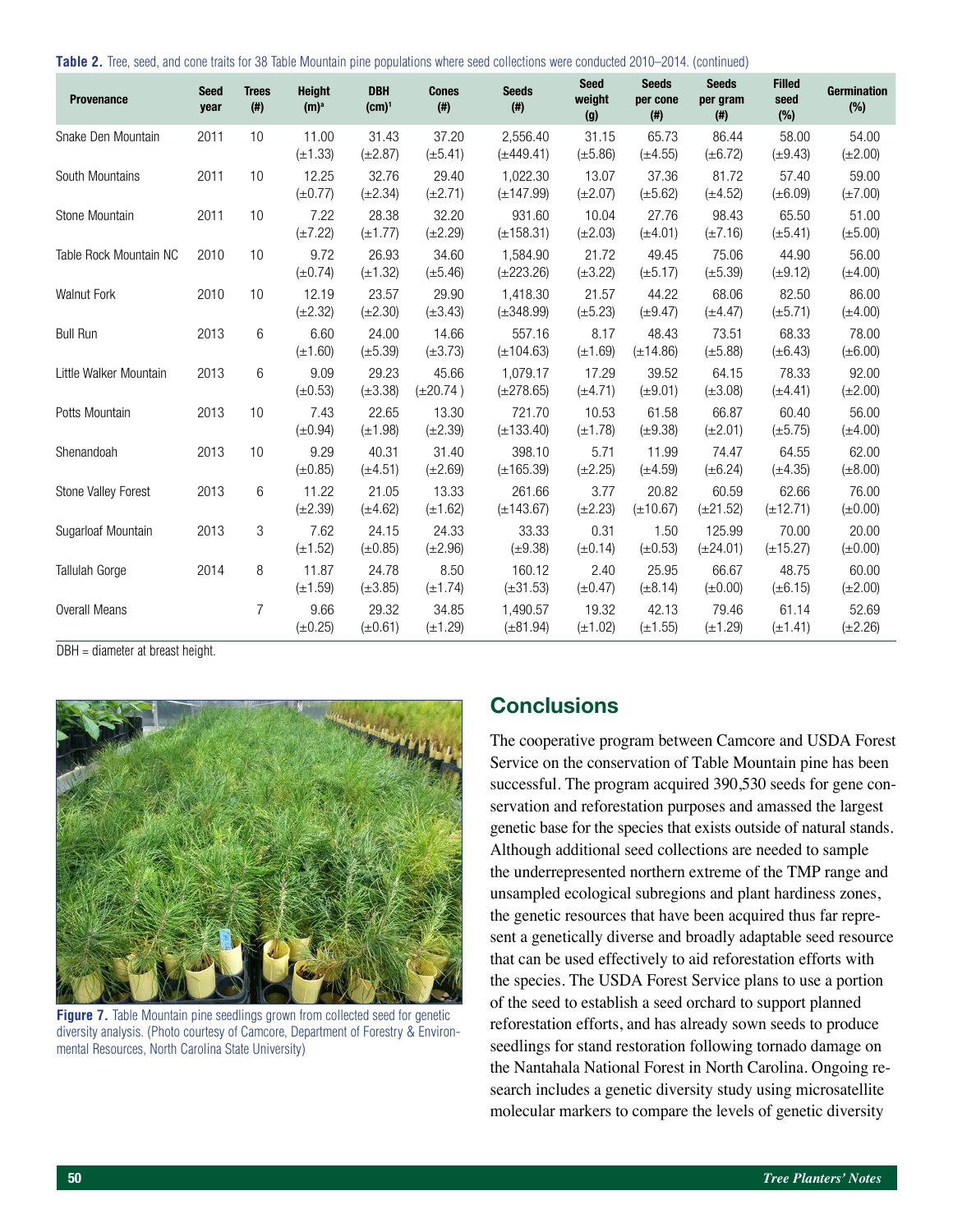captured in the seed sample to that of the natural stands where the seed originated. This study will also consider how 20 years of additional stand management and decline have affected the fine-scale genetic structure and integrity of natural TMP stands since the last thorough genetic assessment of the species by Gibson and Hamrick (1991).

#### **Address correspondence to—**

Robert M. Jetton, Research Assistant Professor, Camcore, Department of Forestry & Environmental Resources, North Carolina State University, Raleigh, NC 27695; e-mail: rmjetton@ncsu.edu; phone: 919–515–6425; fax: 919–515– 6430.

#### **Acknowledgments**

The authors thank the numerous Federal, State, and local land managers and resource professionals who provided permits and access to the field sites where seed collections were made and Joseph Lawdanski and Christopher Tharp who assisted with seed cleaning and processing. They also thank Victor Vankus and Becky Loth at the U.S. Department of Agriculture (USDA), Forest Service National Seed Laboratory for providing the x ray seed viability data. The USDA Forest Service Joint-Venture Agreement 09-JV-11083160-001 and Camcore Research Project 624 supported this project.

### **REFERENCES**

Brose, P.H.; Waldrop, T.A.; Mohr, H.H. 2010. A comparison of northern and southern Table Mountain pine stands. In Stanturf, J.A., ed. Proceedings, 14th Biennial Southern Silvicultural Research Conference. GTR-SRS-121. Asheville, NC: U.S. Department of Agriculture, Forest Service, Southern Research Station: 69–73.

Camcore. 2010. Camcore Annual Report 2010. Raleigh, NC: North Carolina State University. 46 p.

Della-Bianca, L. 1990. *Pinus pungens* Lamb., Table Mountain pine. In Burns, R.M.; Honkala, B.H., eds. Silvics of North America. Vol. 1: Conifers. Agricultural Handbook 654. Washington, DC: U.S. Department of Agriculture, Forest Service.

Dvorak, W.S. 2012. The strategic importance of applied tree conservation programs to the forest industry in South Africa. Southern Forests. 74: 1–6.

Dvorak, W.S.; Hamrick, J.L.; Hodge, G.R. 1999. Assessing the sampling efficiency of *ex situ* gene conservation efforts in natural pine populations in Central America. Forest Genetics. 6: 21–28.

Dvorak, W.S.; Hodge, G.R.; Romero, J.L.; Woodbridge, W.C. 2000. Conservation and testing of tropical and subtropical forest tree species by the Camcore Cooperative. Raleigh, NC: North Carolina State University. 233 p.

Erickson, V.; Aubry, C.; Berrang, P.; Blush, T.; Bower, A.; Crane, B.; DeSpain, T.; Gwaze, D.; Hamlin, J.; Horning, M.; Johnson, R.; Mahalovich, M.; Maldonado, M.; Sniezko, R.; St. Clair, B. 2012. Genetic resource management and climate change: genetic options for adapting national forests to climate change. Washington, DC: U.S. Department of Agriculture, Forest Service. 19 p.

ESRI. 2010. ArcMap Version 10. Redlands, CA: ESRI.

Farjon, A. 2005. Pines: drawings and descriptions of the genus *Pinus*. 2nd ed. Leiden, The Netherlands: Brill Academic Publishers. 225 p.

Gernandt, D.S.; Lopez, G.G.; Garcia, S.O.; Liston, A. 2005. Phylogeny and classification of *Pinus*. Taxon. 54: 29–42.

Gibson, J.P.; Hamrick, J.L. 1991. Genetic diversity and structure in *Pinus pungens* (Table Mountain pine) populations. Canadian Journal of Forest Research. 21: 635–642.

Hijmans, R.J.; Cameron, S.E.; Parra, J.L.; Jones, P.G.; Jarvis, A. 2005. Very high resolution interpolated climate surfaces for global land areas. [International Journal of Climatology. 25: 1965–1978](http://onlinelibrary.wiley.com/doi/10.1002/joc.1276/pdf).

Hijmans, R.J.; Guarino, L.; Mathur, P. 2012. DIVA-GIS Version 7.5 Manual. 71 p.

Jetton, R.M.; Whittier, W.A.; Dvorak, W.S. 2009. Guidelines for the collection of seed cones and tree data from natural populations of Table Mountain pine (*Pinus pungens* Lamb.) for *ex situ* gene conservation. Camcore For. Bull. 16. Raleigh, NC: North Carolina State University. 6 p.

Jetton, R.M.; Whittier, W.A.; Dvorak, W.S.; Rhea, J. 2013. Conserved *ex situ* genetic resources of eastern and Carolina hemlock: eastern North American conifers threatened by the hemlock woolly adelgid. Tree Planters' Notes. 56 (2): 59–71.

Knebel, L.; Wentworth, T.R. 2007. Influence of fire and southern pine beetle on pine-dominated forests in the Linville Gorge Wilderness, North Carolina. Castanea. 72: 214–225.

Marshall, D.R.; Brown, A.H.D. 1975. Optimum sampling strategies in genetic conservation. In Frankel, O.H.; Hawkes, J.G., eds. Crop genetic resources for today and tomorrow. Cambridge, United Kingdom: Cambridge University Press: 15–36.

McNab, W.H.; Cleland, D.T.; Freeouf, J.A.; Keys, J.E.; Nowacki, G.J.; Carpenter, C.A. 2007. Description of ecological subregions of the conterminous United States. GTR-WO-76B. Washington, DC: U.S. Department of Agriculture, Forest Service. 80 p.